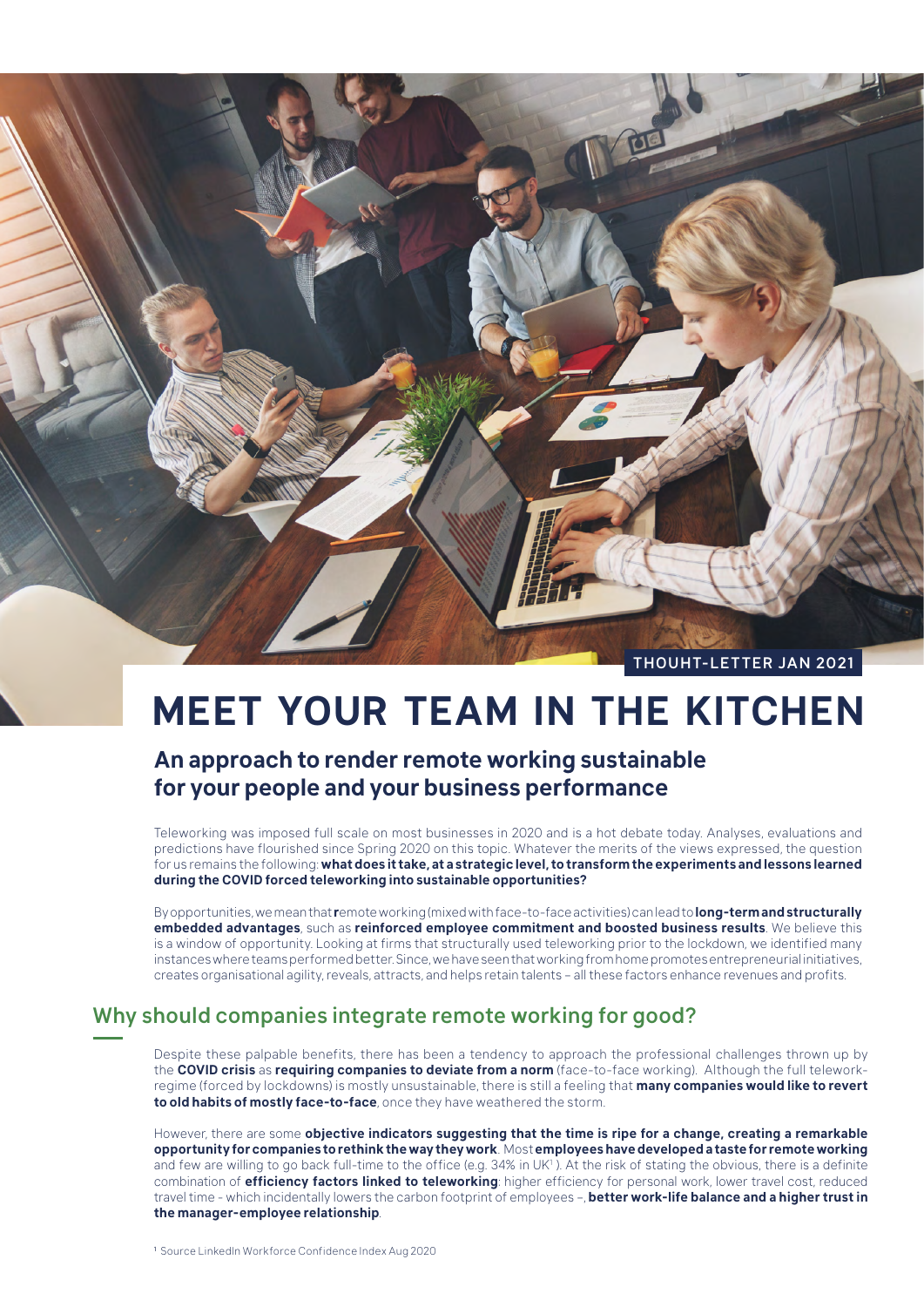However, there is a need to **find the path to a new normal that will suit the specificities of the business**, because there are also **significant challenges attached to remote working**. One of the main ones is to find ways to **maintain social cohesion** as a key factor to collaboration, performance and operational efficiency. Meeting on Zoom and similar platforms challenges **group work around managing complexity, ambiguity, uncertainty and innovation**. This is crucial both internally (among colleagues) and externally (with clients, suppliers and stakeholders at large). Another important challenge faced by companies is to find ways to **reshuffle their product portfolio and sales & marketing operation**s in a manner suited to their remote communication and **digital channels**.

## Our compass for developing your hybrid remote working identity: Integrating the Four B's

Many factors play a part in determining the **most appropriate remote working identity**. For a company to strike the right balance, we advocate a conscious, integrated approach **serving the company's specific positioning and strategic challenges**. This tackles the company culture and the way it should organise individuals and teams operating in a hybrid mix of face-to-face and remote work mode. We called this approach the **Hybrid Remote-Presence Mode, HRPM** in short.

Because it so defines the **working culture of a company** and is **intimately linked with its business reality**, this Hybrid Remote-Presence Mode could **not derive from a one-size-fits-all**. At best, companies could consider relying on best practices, but they will still need to adapt these to their environment.

#### Our model

To help a company determine its HRPM profile, we propose using an **integrated model**, looking at **four pillars** that are essential to the work organization in companies, **the 4 Bs: Business** (the work to serve your purpose and clients), **Bricks** (the company and remote premises), **Bytes** (the ICT tools) and **Behaviour** (the company culture and employeemanager relation)<sup>2</sup>.

The **Hybrid Remote-Presence Mode profile of a company can be mapped** by exploring the dimensions illustrated in the table below. It could be applied to a **company's current profile** as well as to **the profile the company and its employees aspire to have**. Predictably, the higher the level of sophistication of a company in dealing with each of those pillars, the stronger its HRPM Profile will be. The table shows indicative examples for each pillar and a real case example with a nonlinear combination.

| <b>LEVEL</b><br>(HRPM potential)<br><b>Nonlinear</b>                               | THE 4 PILLARS OF WORK ORGANIZATION                                                     |                                                                                                                                              |                                                                                      |                                                                                |
|------------------------------------------------------------------------------------|----------------------------------------------------------------------------------------|----------------------------------------------------------------------------------------------------------------------------------------------|--------------------------------------------------------------------------------------|--------------------------------------------------------------------------------|
| combination<br>among the 4b's                                                      | Examples of<br><b>BUSINESS</b>                                                         | Examples of<br><b>BEHAVIOUR</b>                                                                                                              | Examples of<br><b>BRICKS</b>                                                         | Examples of<br><b>BYTES</b>                                                    |
| <b>TELE-SURVIVAL</b><br>(low HRPM)                                                 | Attempt to do<br>business as usual<br>Remote working                                   | Managers are task<br>oriented and<br>give instructions -<br>Employees follow                                                                 | HQ is adapted<br>to COVID constraints.<br>homeworking<br>is possible                 | Employees cope<br>with the equipment<br>they have<br>at home                   |
|                                                                                    | is a constraint                                                                        | Attempt to get back<br>to "business as usual"                                                                                                |                                                                                      |                                                                                |
| <b>TELE-EQUIPPED</b><br>(Medium HRPM)                                              | Processes are<br>digitalized to allow<br>remote working with<br>clients and peers      | Managers organise<br>and stimulate the link<br>between people                                                                                | Some of HQ space<br>can be let off<br>Homes are part<br>of the company<br>workplaces | Standardisation<br>of the equipment<br>at home                                 |
|                                                                                    |                                                                                        | Presence<br>at the office<br>is spread to reach<br>50% at all time                                                                           |                                                                                      | Good videocon-<br>ferencing & digital<br>tools for ideation<br>and co-creation |
| <b>TELE-TRUST</b><br>(high-HRPM)                                                   | Digital innovation.<br>Process and business<br>approach are<br>digital-client-friendly | <b>Strong delegation</b><br>of responsibilities,<br>autonomy on                                                                              | Offices are reshaped<br>based on the tasks<br>to be done mostly<br>in group          | Visio 3D equipped<br>meeting rooms<br>on site.                                 |
| Client example<br>of a nonlinear<br>combination<br>with high<br>cost-effectiveness |                                                                                        | the "how".<br>Shared clarity<br>on when to invest<br>in togetherness.<br><b>Employees feeling</b><br>freedom, trust, and<br>self-development |                                                                                      | Mastery in<br>collaborative digital<br>platforms & tools                       |

<sup>2</sup> Bricks, Bytes and Behaviour has been developed since the 2000s through the New Ways of Working project standards, allowing companies' collaborators to work anywhere (including from home), anytime, with a management based on autonomy and responsibility.